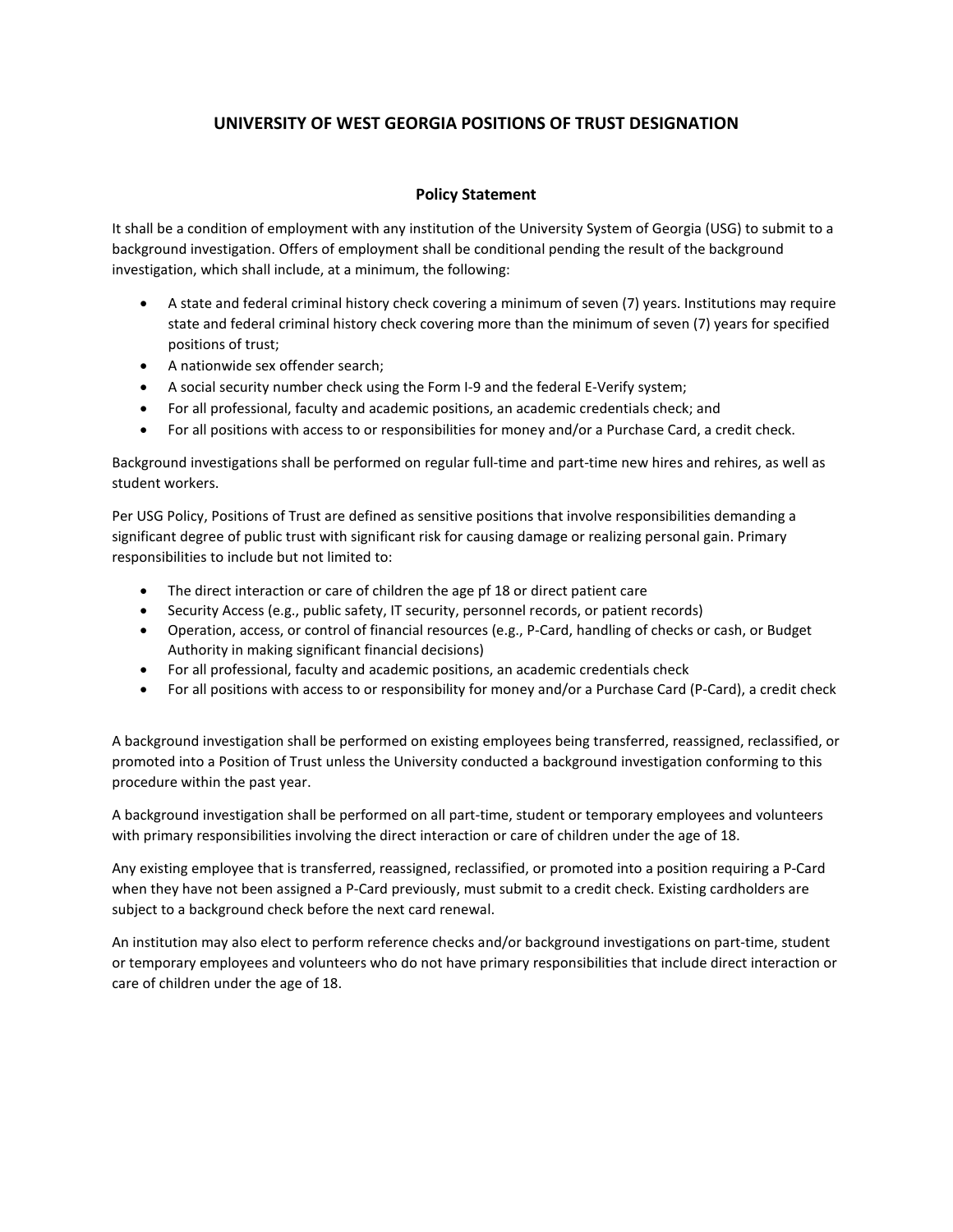## **Positions of Trust**

The omission of any title on the list below does not preclude it from becoming a Position of Trust in the future. The list below will be revised as appropriate in the best interest of the university. In addition, there may be specific positions in the titles listed below that, based upon the specific duties and responsibilities, will be designated as a Position of Trust.

Generally, the following groups of positions are designated as Positions of Trust:

- Financial, Accounting, Budget and Business Manager Positions
- P-Card Holders
- Management positions with titles such as VP (Senior, Associate, Assistant), Dean (Associate, Assistant), Directors (Executive, Senior, Associate, Assistant)
- Public Safety Positions
- Student Affairs Positions
- Housekeeping or Custodial Positions
- IT Positions
- School of Nursing Faculty and Staff
- Health Services Positions
- Human Resources Positions
- Executive Assistants and Administrative Support Positions (Senior, Intermediate or Associate) with budgetary or P-Card responsibilities

|                                                  | <b>Background Checks Conducted</b> |                               |                                                  |                  |               |  |
|--------------------------------------------------|------------------------------------|-------------------------------|--------------------------------------------------|------------------|---------------|--|
| <b>Position of Trust - Job Title</b>             | Criminal                           | <b>Sex</b><br><b>Offender</b> | <b>Social</b><br><b>Security</b><br><b>Check</b> | <b>Education</b> | <b>Credit</b> |  |
| <b>Assistant Dean</b>                            | X                                  | X                             | X                                                | X                |               |  |
| <b>Access Control Specialist</b>                 | X                                  | X                             | X                                                |                  |               |  |
| Accountant                                       | X                                  | X                             | X                                                | X                | X             |  |
| Accountant - Senior                              | X                                  | X                             | X                                                | X                | X             |  |
| <b>Accounting Assistant</b>                      | X                                  | X                             | X                                                |                  | X             |  |
| <b>Accounting Manager</b>                        | X                                  | X                             | X                                                | X                | X             |  |
| Accounts Receivable Representative               | X                                  | X                             | X                                                |                  |               |  |
| Administrative Manager                           | X                                  | X                             | X                                                | X                | X             |  |
| Administrative Support - Executive               | X                                  | X                             | X                                                | X                | X             |  |
| <b>Applications Programmer</b>                   | X                                  | X                             | X                                                | X                |               |  |
| <b>Applications Support</b>                      | X                                  | X                             | X                                                | X                |               |  |
| Architect                                        | X                                  | X                             | X                                                | X                |               |  |
| <b>Assistant Athletic Director</b>               | X                                  | X                             | X                                                | X                | X             |  |
| Assistant Athletic Trainer                       | X                                  | X                             | X                                                | X                |               |  |
| <b>Assistant Bursar</b>                          | X                                  | X                             | X                                                | X                | X             |  |
| Assistant Coach - Football, Basketball, Baseball | X                                  | X                             | X                                                | X                |               |  |
| <b>Assistant Coach - All Sports</b>              | X                                  | X                             | X                                                | X                |               |  |
| Assistant Dean (non-faculty)                     | X                                  | X                             | X                                                | X                |               |  |
| <b>Assistant Dean of Operations</b>              | X                                  | X                             | X                                                | X                | X             |  |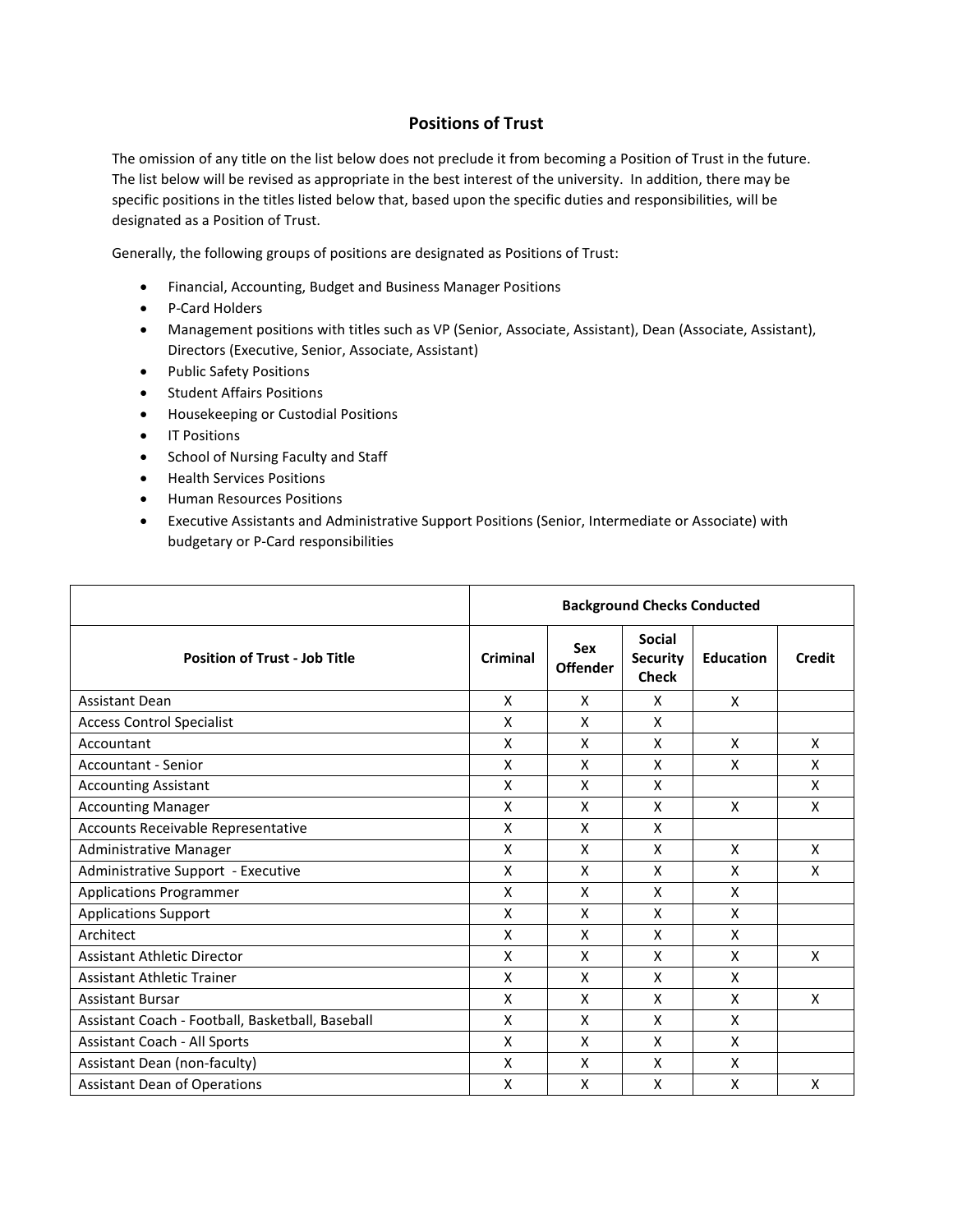| Assistant Dean of Students & Coordinator of Community          | X                  | X                  | X                  | X              |   |
|----------------------------------------------------------------|--------------------|--------------------|--------------------|----------------|---|
| Standards                                                      |                    |                    |                    |                |   |
| <b>Assistant Debate Coach</b>                                  | X                  | X                  | X                  | X              | X |
| <b>Assistant Director Administrative Services</b>              | X                  | X                  | X                  | X              | X |
| Assistant Director of Accessibility Services                   | X                  | X                  | X                  | X              | X |
| <b>Assistant Director of Accounting</b>                        | X                  | X                  | Χ                  | X              | X |
| <b>Assistant Director of Admissions</b>                        | X                  | X                  | $\pmb{\mathsf{X}}$ | Χ              | X |
| <b>Assistant Director of Alumni Relations</b>                  | X                  | X                  | X                  | Χ              | X |
| <b>Assistant Director of Athletics - Business Operations</b>   | X                  | X                  | X                  | X              | X |
| <b>Assistant Director of Athletics-Operations</b>              | X                  | X                  | X                  | X              | X |
| <b>Assistant Director of Budget Services</b>                   | X                  | X                  | X                  | X              | X |
| Assistant Director of Business Operations - Coliseum           | X                  | X                  | X                  | $\overline{X}$ | X |
| <b>Assistant Director of Career Services</b>                   | X                  | X                  | X                  | X              |   |
| Assistant Director of Center for Adult Learners & Veterans     | X                  | X                  | X                  | Χ              |   |
| <b>Assistant Director of Center For Business Excellence</b>    | X                  | X                  | X                  | X              | X |
| Assistant Director of Community Engagement                     | X                  | X                  | X                  | X              | X |
| <b>Assistant Director of Competitive Sports</b>                | X                  | X                  | X                  | X              | X |
| <b>Assistant Director of Counseling</b>                        | X                  | X                  | X                  | X              |   |
| Assistant Director of Custodial and Campus Services            | X                  | X                  | X                  | X              | X |
| <b>Assistant Director of Enrollment Services</b>               | Χ                  | X                  | X                  | Χ              |   |
| <b>Assistant Director of Event Production</b>                  | Χ                  | Χ                  | X                  | Χ              | X |
| <b>Assistant Director of Event Services</b>                    | X                  | X                  | X                  | Χ              | X |
| <b>Assistant Director of Facilities</b>                        | $\pmb{\mathsf{X}}$ | Χ                  | X                  | Χ              |   |
| Assistant Director of Financial Management                     | X                  | X                  | X                  | X              | X |
| <b>Assistant Director of Financial Operations</b>              | X                  | X                  | X                  | Χ              | X |
| Assistant Director of Graduate and International Admissions    | X                  | X                  | X                  | X              | X |
| <b>Assistant Director of Greek Life</b>                        | X                  | X                  | Χ                  | X              |   |
| Assistant Director of Health Services- Administrative          | X                  | X                  | X                  | X              | X |
| Operations                                                     |                    |                    |                    |                |   |
| <b>Assistant Director of Housing</b>                           | X                  | $\pmb{\mathsf{X}}$ | X                  | X              | X |
| <b>Assistant Director of Information Services</b>              | $\pmb{\mathsf{X}}$ | X                  | $\pmb{\mathsf{X}}$ | X              | X |
| Assistant Director of New Student Programs                     | X                  | X                  | X                  | X              |   |
| Assistant Director of Newnan Center                            | X                  | X                  | X                  | X              | X |
| Assistant Director of Outdoor Education                        | Χ                  | Χ                  | X                  | x              |   |
| Assistant Director of Planning & Construction Services         | X                  | X                  | Χ                  | X              | Χ |
| Assistant Director of Pub & Print                              | X                  | X                  | X                  | X              | X |
| <b>Assistant Director of Purchasing</b>                        | X                  | X                  | X                  | X              | X |
| Assistant Director of Research and Sponsored Projects          | X                  | X                  | X                  | X              | X |
| Assistant Director of Residence Life                           | X                  | X                  | X                  | X              | Χ |
| Assistant Director of Student Success Analytics                | X                  | X                  | X                  | X              | X |
| Assistant Director of University Recreation - Fitness and      | X                  | X                  | X                  | Χ              |   |
| Wellness                                                       |                    |                    |                    |                |   |
| Assistant Director of University Recreation-Facilities & Event | X                  | X                  | X                  | X              |   |
| Management                                                     |                    |                    |                    |                |   |
| Assistant Manager of Central Storage Receiving and Delivery    | X                  | Χ                  | Χ                  | X              | Χ |
| Assistant Manager of Dine West                                 | X                  | X                  | X                  | X              | X |
| Assistant Manager of Food Production                           | X                  | X                  | X                  | X              |   |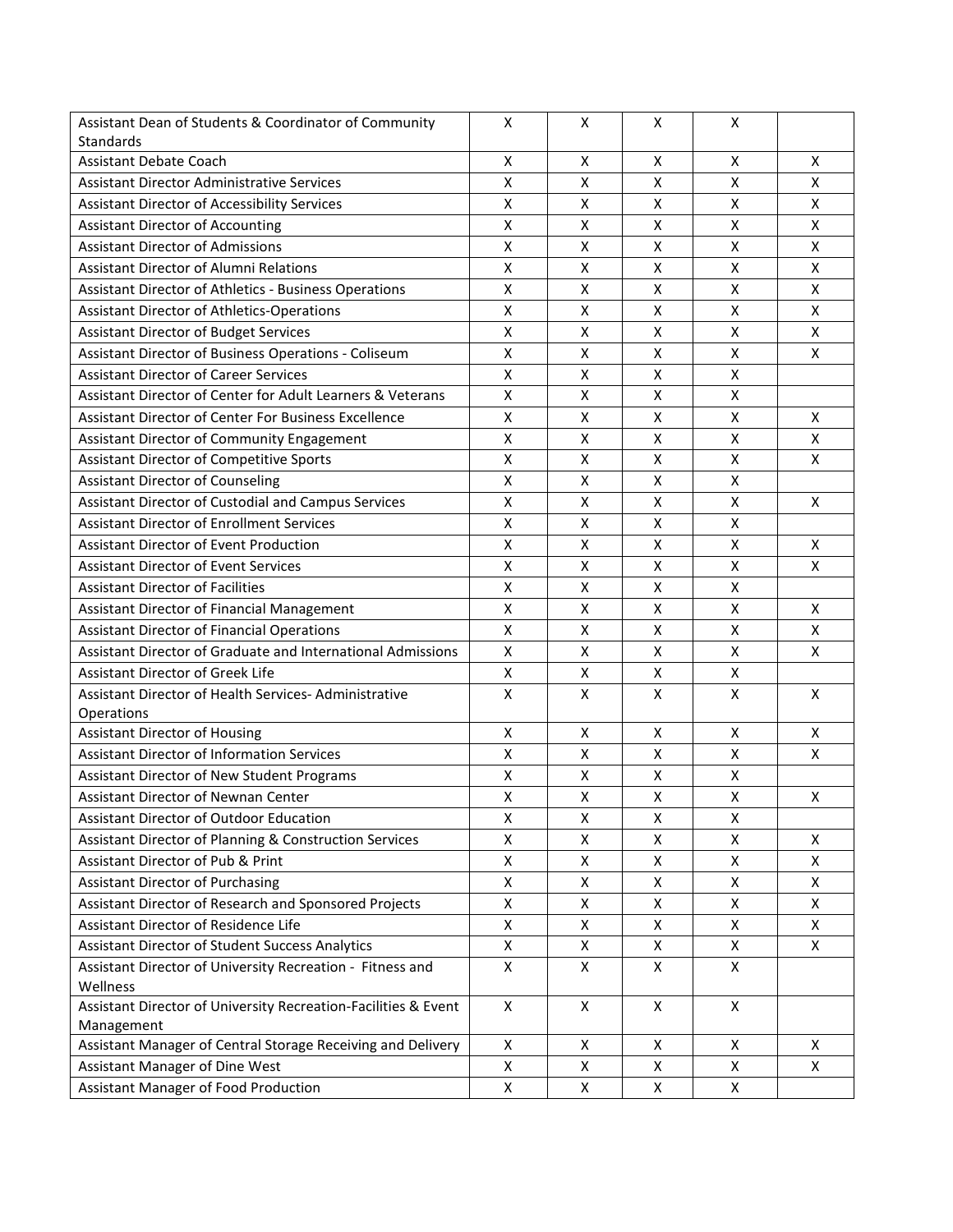| Assistant Manager of Residential Dining                     | X                  | X                  | x | X                  | X |
|-------------------------------------------------------------|--------------------|--------------------|---|--------------------|---|
| Assistant Manager of Retail - Satellite                     | X                  | X                  | x | X                  | X |
| Assistant Manager of Retail - UCC                           | Χ                  | X                  | Χ | $\pmb{\mathsf{X}}$ | X |
| Assistant Registrar                                         | Χ                  | X                  | X | X                  |   |
| Associate Athletic Director                                 | X                  | Χ                  | Χ | X                  | X |
| Associate Director for the Center for Diversity & Inclusion | X                  | X                  | Χ | X                  | X |
| <b>Associate Director of Admissions</b>                     | X                  | X                  | X | X                  | x |
| Associate Director of Advising Center                       | X                  | X                  | x | X                  |   |
| Associate Director of Campus Dining                         | Χ                  | X                  | Χ | $\pmb{\mathsf{X}}$ | X |
| Associate Director of Career Development                    | X                  | Χ                  | Χ | $\pmb{\mathsf{X}}$ |   |
| <b>Associate Director of Career Services</b>                | Χ                  | Χ                  | Χ | $\pmb{\mathsf{X}}$ |   |
| Associate Director of Center for Academic Success           | X                  | Χ                  | Χ | $\pmb{\mathsf{X}}$ |   |
| <b>Associate Director of Counseling</b>                     | X                  | X                  | Χ | $\pmb{\mathsf{X}}$ |   |
| Associate Director of Financial Aid                         | Χ                  | X                  | Χ | X                  |   |
| Associate Director of Housing & Residence Life              | X                  | X                  | X | X                  | х |
| Associate Director of Marketing for Collaborative Programs  | X                  | X                  | X | X                  | X |
| Associate Director of New Student Programs                  | X                  | Χ                  | Χ | $\pmb{\mathsf{X}}$ |   |
| Associate Director of Peer Learning Programs                | X                  | Χ                  | X | X                  | х |
| Associate Director of Student Involvement                   | Χ                  | $\pmb{\mathsf{X}}$ | Χ | X                  |   |
| Associate Director of University Recreation                 | X                  | Χ                  | Χ | $\pmb{\mathsf{X}}$ |   |
| <b>Associate Director of User Services</b>                  | Χ                  | X                  | X | X                  | X |
| <b>Associate Director of Visual Services</b>                | X                  | X                  | x | X                  | x |
| Associate Head Football Coach                               | X                  | X                  | X | X                  | X |
| Associate Registrar                                         | X                  | X                  | X | $\mathsf{X}$       |   |
| Athletics - Coaching Assistant                              | X                  | Χ                  | X |                    |   |
| Auditor                                                     | X                  | X                  | Χ | X                  | X |
| <b>Automotive Mechanic Foreman</b>                          | Χ                  | Χ                  | Χ |                    | X |
| <b>Benefits Administrator</b>                               | Χ                  | X                  | X | X                  |   |
| <b>Bookstore Coordinator</b>                                | X                  | X                  | X |                    |   |
| <b>Bookstore Supervisor</b>                                 | X                  | X                  | X | X                  | Χ |
| <b>Budget Analyst</b>                                       | Χ                  | X                  | X | $\pmb{\mathsf{X}}$ | X |
| <b>Bursar</b>                                               | Χ                  | Χ                  | Χ | $\pmb{\mathsf{X}}$ | X |
| <b>Business Consultant</b>                                  | $\pmb{\mathsf{X}}$ | X                  | X | X                  | X |
| <b>Business Operations Specialist</b>                       | Χ                  | Χ                  | X | X                  | X |
| <b>Business Systems Analyst</b>                             | X                  | X                  | Χ | X                  |   |
| <b>Captioning Coordinator</b>                               | Χ                  | X                  | X |                    |   |
| <b>Captioning Specialist</b>                                | Χ                  | X                  | X | X                  |   |
| Carpenter                                                   | Χ                  | X                  | X |                    |   |
| Carpenter Superintendent                                    | X                  | X                  | X | X                  | X |
| Cashier                                                     | Χ                  | X                  | X |                    | X |
| Catering Lead                                               | Χ                  | Χ                  | Χ |                    |   |
| <b>Catering Manager</b>                                     | Χ                  | X                  | X | X                  |   |
| <b>Catering Office Clerk</b>                                | Χ                  | X                  | X |                    | X |
| Chief of University Police                                  | Χ                  | X                  | X | X                  |   |
| Chief Operations and Administrative Officer of UWG          | X                  | Χ                  | Χ | X                  | Χ |
| Foundation                                                  |                    |                    |   |                    |   |
| CID Investigator                                            | $\mathsf X$        | X                  | X | X                  |   |
|                                                             |                    |                    |   |                    |   |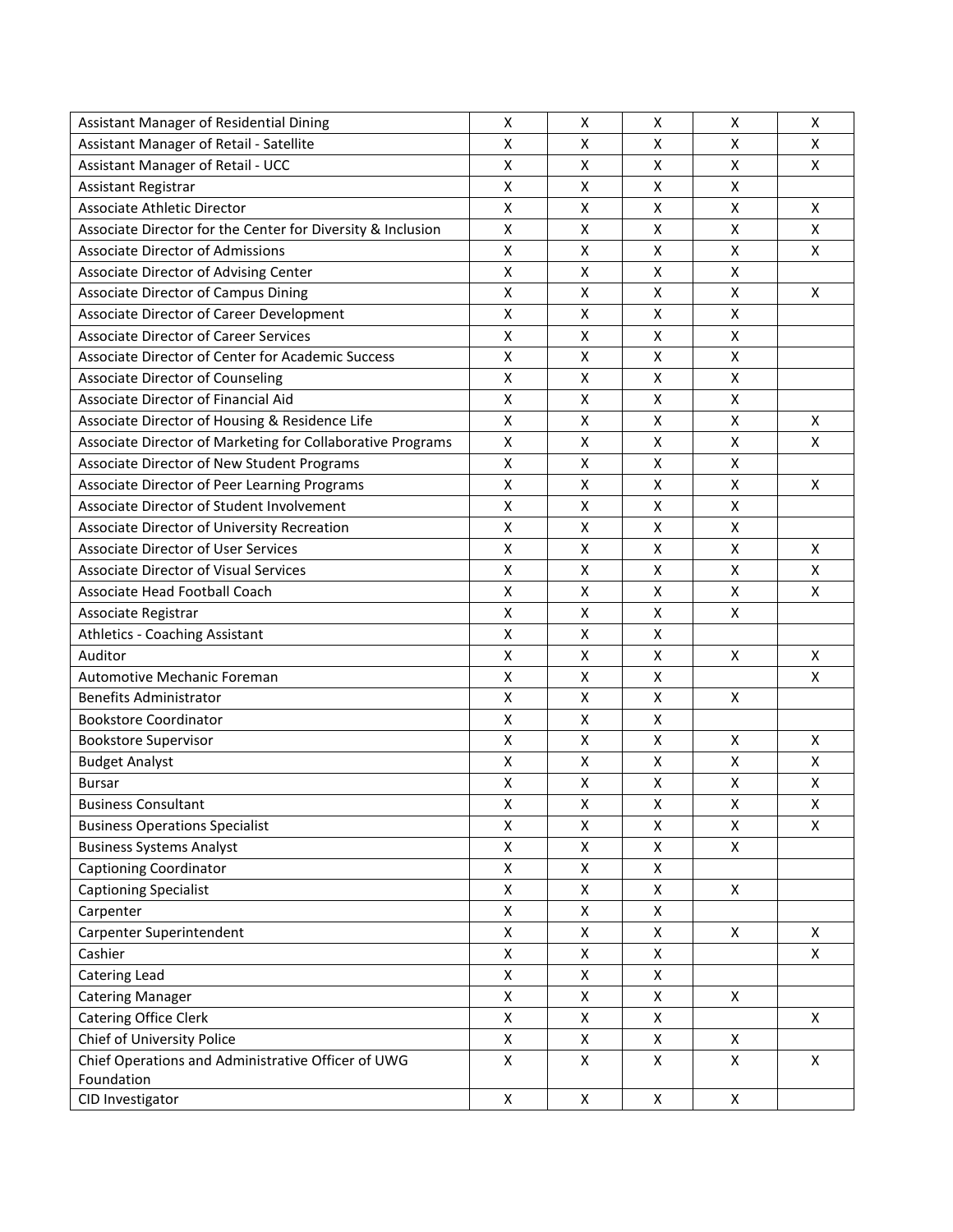| <b>Classification &amp; Compensation Analyst</b>        | x                  | х                  | х | х                  |   |
|---------------------------------------------------------|--------------------|--------------------|---|--------------------|---|
| <b>Clinical Placement Specialist</b>                    | X                  | X                  | X | X                  |   |
| <b>Collaborative Programs Support Specialist</b>        | X                  | X                  | X | $\pmb{\mathsf{X}}$ |   |
| <b>Compliance Analyst</b>                               | Χ                  | X                  | Χ | X                  |   |
| <b>Construction Project Manager</b>                     | Χ                  | $\pmb{\mathsf{X}}$ | X | X                  |   |
| <b>Construction Superintendent</b>                      | Χ                  | Χ                  | Χ | X                  | Χ |
| <b>Coordinator of Annual Giving</b>                     | Χ                  | X                  | X |                    | X |
| Coordinator of Athletic Annual Giving                   | Χ                  | X                  | X | X                  | X |
| Database Administrator                                  | X                  | X                  | X | X                  |   |
| Departmental IT Specialist - Associate                  | X                  | X                  | x |                    |   |
| Departmental IT Specialist - Intermediate               | Χ                  | $\pmb{\mathsf{X}}$ | Χ |                    |   |
| Deputy Chief of University Police                       | Χ                  | $\pmb{\mathsf{X}}$ | Χ | X                  |   |
| <b>Dining Business Manager</b>                          | X                  | X                  | Χ | X                  | Χ |
| Director of Accounting                                  | Χ                  | X                  | Χ | $\pmb{\mathsf{X}}$ | X |
| <b>Director of Admissions</b>                           | Χ                  | $\pmb{\mathsf{X}}$ | X | X                  |   |
| Director of Advancement Services                        | X                  | X                  | X | X                  | X |
| Director of Advising Center                             | X                  | X                  | X | $\pmb{\mathsf{X}}$ | X |
| Director of Alumni Relations & Annual Giving            | Χ                  | $\pmb{\mathsf{X}}$ | Χ | $\pmb{\mathsf{X}}$ | X |
| Director of Annual Giving                               | X                  | X                  | Χ | X                  | X |
| Director of Assessment                                  | Χ                  | $\pmb{\mathsf{X}}$ | Χ | $\pmb{\mathsf{X}}$ |   |
| <b>Director of Auxiliary Services</b>                   | X                  | Χ                  | Χ | $\pmb{\mathsf{X}}$ | X |
| Director of Budgeting, Planning & Finance               | Χ                  | X                  | Χ | X                  | X |
| <b>Director of Career Services</b>                      | Χ                  | X                  | X | X                  |   |
| Director of Carrollton/Carroll County Education         | X                  | x                  | x | X                  | X |
| Collaborative (CCEC)                                    |                    |                    |   |                    |   |
| Director of Center for Academic Success                 | $\pmb{\mathsf{X}}$ | $\pmb{\mathsf{X}}$ | X | $\pmb{\mathsf{X}}$ |   |
| Director of Center for Adult Learners and Veterans      | Χ                  | $\pmb{\mathsf{X}}$ | X | X                  |   |
| Director of Coliseum                                    | X                  | X                  | Χ | $\pmb{\mathsf{X}}$ | Χ |
| Director of Collaborative Programs                      | X                  | X                  | Χ | X                  | X |
| Director of Community Engagement                        | X                  | X                  | x | X                  |   |
| Director of Continuing Education                        | X                  | X                  | Χ | $\pmb{\mathsf{X}}$ | X |
| Director of Counseling & Career Development             | Χ                  | $\pmb{\mathsf{X}}$ | Χ | X                  |   |
| Director of Development                                 | X                  | X                  | X | $\mathsf{x}$       | x |
| Director of Digitization & Technology                   | Χ                  | Χ                  | Χ | X                  | X |
| Director of Diversity & Education                       | Χ                  | Χ                  | Χ | X                  | X |
| Director of eCampus Administrative and Student Services | X                  | X                  | x | X                  | X |
| Director of eCampus Enrollment & Strategic Projects     | Χ                  | X                  | Χ | X                  | X |
| Director of eCampus Instructional Design & Development  | X                  | X                  | X | X                  | X |
| <b>Director of Emergency Operations</b>                 | Χ                  | X                  | X | X                  | X |
| Director of Employment Services                         | $\pmb{\mathsf{X}}$ | X                  | X | $\mathsf X$        | X |
| Director of Enrollment Services Center                  | X                  | X                  | Χ | X                  |   |
| Director of Facilities                                  | X                  | X                  | X | X                  |   |
| Director of Financial Aid                               | X                  | X                  | X | X                  |   |
| Director of Graduate Student Services                   | Χ                  | X                  | x | X                  |   |
| Director of Graphic Design                              | Χ                  | X                  | Χ | X                  |   |
| Director of Health Services                             | Χ                  | X                  | Χ | X                  |   |
| Director of Housing and Residence Life                  | $\pmb{\mathsf{X}}$ | X                  | X | $\pmb{\mathsf{X}}$ |   |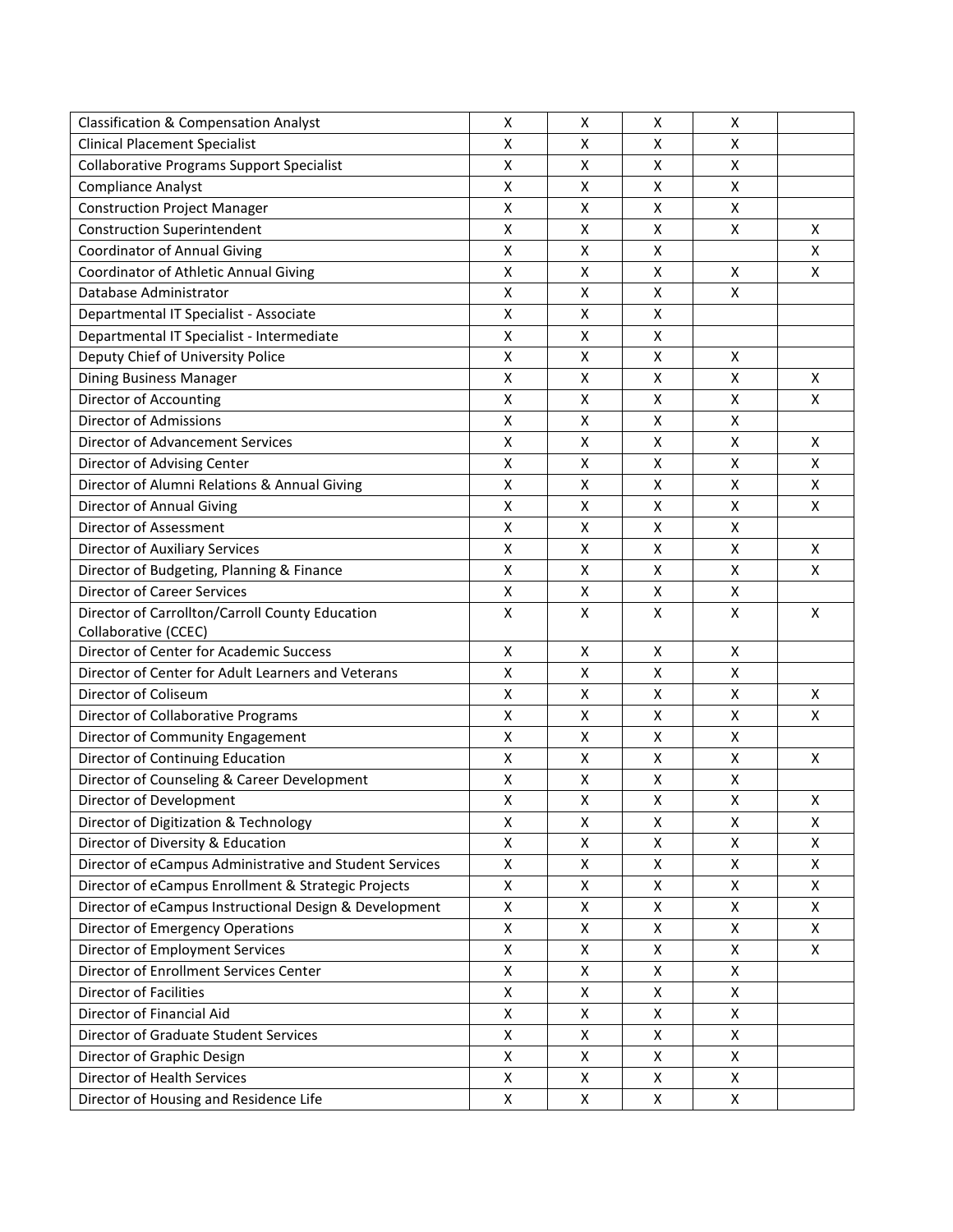| Director of Human Resources Operations                      | X | X                  | x | X                  | X  |
|-------------------------------------------------------------|---|--------------------|---|--------------------|----|
| Director of Internal Audit                                  | X | X                  | x | X                  | X  |
| Director of International Student Admissions and Programs   | Χ | X                  | X | $\pmb{\mathsf{X}}$ |    |
| Director of MAP & Student Diversity                         | Χ | X                  | Χ | X                  | x  |
| Director of New Student Programs                            | X | $\pmb{\mathsf{X}}$ | Χ | X                  |    |
| Director of Nursing - Health Services                       | X | X                  | Χ | $\pmb{\mathsf{X}}$ |    |
| Director of Online Faculty Development                      | X | X                  | x | X                  | x  |
| Director of Planning and Construction Services              | X | X                  | x | X                  | X  |
| Director of Pre-Kindergarten                                | X | X                  | Χ | $\pmb{\mathsf{X}}$ | X  |
| Director of Procurement                                     | Χ | $\pmb{\mathsf{X}}$ | Χ | $\pmb{\mathsf{X}}$ | Χ  |
| Director of Publication and Printing                        | Χ | $\pmb{\mathsf{X}}$ | Χ | $\pmb{\mathsf{X}}$ | Χ  |
| Director of Risk Management                                 | X | X                  | Χ | $\pmb{\mathsf{X}}$ |    |
| Director of Small Business Development                      | X | X                  | Χ | $\pmb{\mathsf{X}}$ | X  |
| Director of Strategic Communications                        | X | x                  | X | $\pmb{\mathsf{X}}$ |    |
| Director of Student Involvement                             | X | X                  | X | X                  | x  |
| Director of Teaching Material Center                        | X | X                  | Χ | X                  | X  |
| Director of Townsend Center                                 | X | $\pmb{\mathsf{X}}$ | Χ | $\pmb{\mathsf{X}}$ | Χ  |
| Director of University Recreation                           | X | Χ                  | X | X                  |    |
| Director of USG eCore Curriculum & Instruction              | X | $\pmb{\mathsf{X}}$ | Χ | X                  | X  |
| Director of UWG Online                                      | X | X                  | Χ | $\pmb{\mathsf{X}}$ | X  |
| Director of Web Services                                    | Χ | X                  | X | $\pmb{\mathsf{X}}$ | X  |
| eCampus Communications Manager                              | X | x                  | x | X                  |    |
| eCore/eCampus Business Manager                              | X | X                  | X | X                  | X  |
| Electrician Superintendent                                  | X | X                  | X | $\pmb{\mathsf{X}}$ | X  |
| <b>Employee Relations Manager</b>                           | X | X                  | Χ | X                  |    |
| <b>Enterprise Reporting Analyst</b>                         | X | Χ                  | Χ | X                  |    |
| Environmental & Safety Coordinator                          | Χ | X                  | Χ | $\pmb{\mathsf{X}}$ |    |
| ERP Business Analyst - Associate                            | Χ | X                  | X |                    |    |
| Executive Director of Advanced Academy Transdisciplinary    | X | X                  | X | X                  | x  |
| Programs & Debate                                           |   |                    |   |                    |    |
| Executive Director of Alumni Relations & Annual Giving      | X | Χ                  | Χ | X                  | X  |
| <b>Executive Director of Center for Business Excellence</b> | Χ | $\pmb{\mathsf{X}}$ | Χ | $\pmb{\mathsf{X}}$ | Χ  |
| <b>Executive Director of Development</b>                    | X | X                  | Χ | $\mathsf{X}$       | Χ  |
| <b>Executive Director of Food Services</b>                  | X | х                  | x | X                  |    |
| Executive Director of Research & Sponsored Projects         | X | X                  | X | X                  | X  |
| Executive Secretary to the President                        | Χ | X                  | X | $\mathsf{x}$       |    |
| <b>Facilities Analyst</b>                                   | X | X                  | x |                    |    |
| <b>Financial Reporting Manager</b>                          | Χ | X                  | X | X                  | X  |
| Food Service Lead                                           | Χ | Χ                  | X |                    | X  |
| Food Service Shift Supervisor                               | X | X                  | X |                    | X  |
| Food Service Worker II/Cashier                              | X | X                  | X |                    | X  |
| General Manager of the WOLF Internet Radio                  | Χ | X                  | X | X                  |    |
| General Manager of UTV                                      | X | X                  | X | X                  |    |
| General Merchandise Manager                                 | X | X                  | Χ |                    | X  |
| <b>Head Athletic Trainer</b>                                | Χ | Χ                  | X | X                  |    |
| <b>Head Cheerleading Coach</b>                              | Χ | Χ                  | Χ | X                  | X  |
| <b>Head Coach</b>                                           | X | X                  | X | X                  | X. |
|                                                             |   |                    |   |                    |    |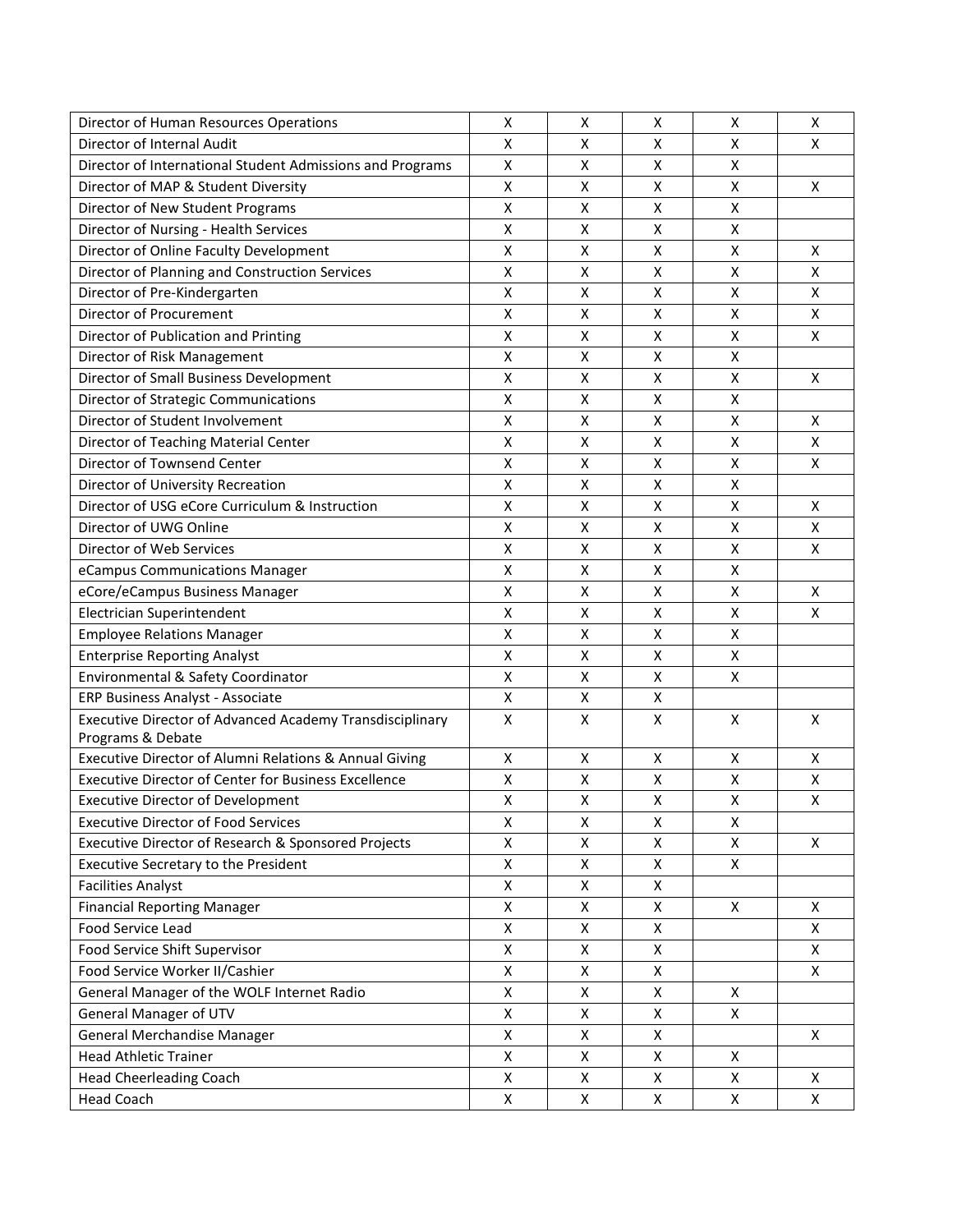| <b>Health Educator Coordinator</b>                | x | х                  | х | х                  |   |
|---------------------------------------------------|---|--------------------|---|--------------------|---|
| Help Desk Manager                                 | X | X                  | x | X                  | X |
| Help Desk Representative                          | X | X                  | X |                    |   |
| HR Data Management Coordinator                    | X | X                  | Χ | X                  |   |
| HR Data Management Specialist                     | Χ | Χ                  | Χ |                    |   |
| Human Resources Business Partner                  | Χ | Χ                  | Χ | X                  |   |
| Human Resources Coordinator                       | X | X                  | X | $\pmb{\mathsf{X}}$ |   |
| <b>HVAC Superintendent</b>                        | Χ | X                  | X | X                  | x |
| HVAC Systems Control Technician                   | Χ | X                  | X |                    | X |
| <b>Information Security Analyst</b>               | X | X                  | x | X                  |   |
| Insurance & Life Safety Manager                   | Χ | $\pmb{\mathsf{X}}$ | Χ | $\pmb{\mathsf{X}}$ |   |
| Labor Superintendent                              | Χ | $\pmb{\mathsf{X}}$ | Χ |                    |   |
| Library Administrative Support - Executive        | X | $\pmb{\mathsf{X}}$ | Χ |                    |   |
| Library Departmental Assistant - Senior           | Χ | X                  | X |                    |   |
| Library Manager                                   | Χ | X                  | Χ | X                  |   |
| <b>Licensed Practical Nurse</b>                   | Χ | X                  | Χ | X                  |   |
| Licensed Professional Counselor                   | X | X                  | x | $\pmb{\mathsf{X}}$ |   |
| Locksmith                                         | X | X                  | Χ |                    | x |
| Maintenance Foreman                               | X | X                  | X |                    | X |
| Maintenance Technician                            | Χ | $\pmb{\mathsf{X}}$ | Χ |                    |   |
| <b>Maintenance Worker</b>                         | Χ | X                  | Χ |                    |   |
| Management Information Systems (MIS) Super User   | X | X                  | Χ | Χ                  |   |
| Manager of Academic Testing Services              | X | X                  | X | X                  |   |
| Manager of Access Control                         | X | x                  | x | X                  | x |
| Manager of Accounts Payable                       | X | X                  | x | X                  | x |
| Manager of Application Development                | X | X                  | X | X                  |   |
| Manager of Application Support                    | Χ | $\pmb{\mathsf{X}}$ | Χ | X                  |   |
| Manager of Asset Management                       | X | X                  | X | X                  | Χ |
| Manager of Auditorium                             | X | X                  | X | X                  | X |
| Manager of Catering                               | Χ | $\pmb{\mathsf{X}}$ | X | X                  |   |
| Manager of Central Storage Receiving and Delivery | X | X                  | x | $\pmb{\mathsf{X}}$ | x |
| Manager of Client Services                        | X | X                  | x | X                  | X |
| Manager of Donor Relations and Special Events     | Χ | Χ                  | X | $\pmb{\mathsf{X}}$ | X |
| Manager of Fusion Center                          | X | X                  | Χ | X                  | Χ |
| Manager of Honors College Programs                | X | Χ                  | Χ | $\pmb{\mathsf{X}}$ | X |
| Manager of Housing                                | Χ | Χ                  | Χ | X                  |   |
| Manager of Networking                             | Χ | Χ                  | Χ | X                  | X |
| <b>Manager of Operations</b>                      | Χ | Χ                  | Χ |                    | X |
| Manager of Organizational Development             | Χ | Χ                  | x | X                  |   |
| Manager of Payroll                                | X | Χ                  | x | Χ                  | x |
| Manager of Purchasing                             | Χ | Χ                  | Χ | X                  | X |
| Manager of Records Information                    | Χ | Χ                  | x |                    | Χ |
| Manager of Residence Life                         | Χ | Χ                  | Χ | X                  |   |
| Manager of Residential Dining                     | X | Χ                  | Χ | X                  | X |
| Manager of Retail Operations                      | Χ | Χ                  | Χ | $\pmb{\mathsf{X}}$ | X |
| Manager of Skills/Simulation Center               | X | X                  | X | Χ                  |   |
| Manager of Systems Administration                 | X | X                  | X | X                  | X |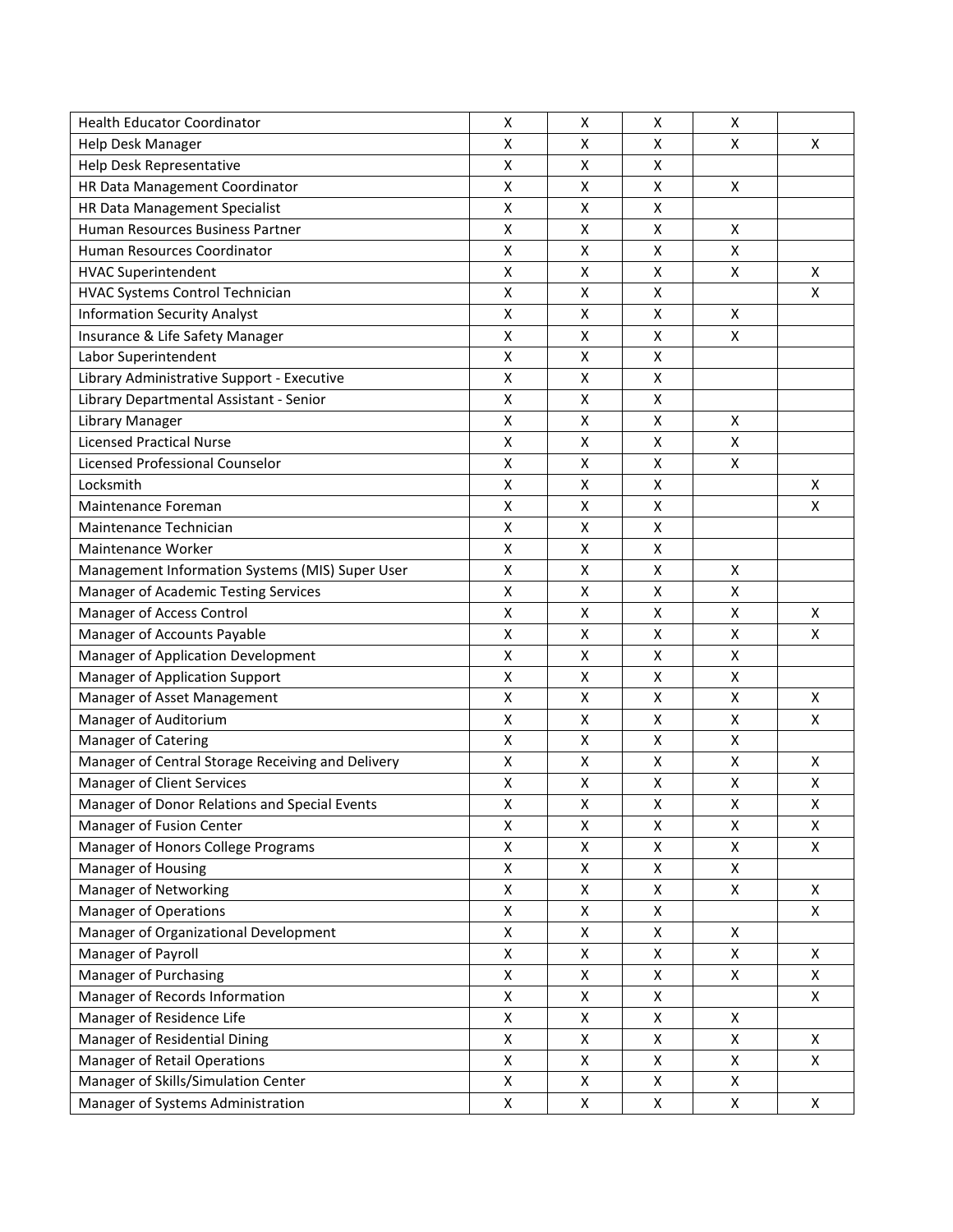| Manager of Training                          | X | х                  | х | х                  |   |
|----------------------------------------------|---|--------------------|---|--------------------|---|
| <b>Manager of Travel Services</b>            | X | X                  | X | X                  | X |
| Manager of Undergraduate Research            | X | X                  | X | $\mathsf{X}$       |   |
| <b>Medical Records Supervisor</b>            | Χ | X                  | Χ |                    |   |
| Network Engineer                             | Χ | Χ                  | Χ | X                  |   |
| <b>Nurse Practitioner</b>                    | Χ | Χ                  | Χ | $\pmb{\mathsf{X}}$ |   |
| Ombudsman                                    | X | X                  | X | $\pmb{\mathsf{X}}$ |   |
| <b>Operations Manager-The Wolf Radio</b>     | Χ | X                  | X |                    | Χ |
| Painter Foreman                              | X | X                  | Χ |                    | X |
| <b>Patient Advocate</b>                      | X | X                  | x | X                  |   |
| Payroll Accountant                           | Χ | $\pmb{\mathsf{X}}$ | Χ |                    | X |
| Payroll Assistant                            | Χ | $\pmb{\mathsf{X}}$ | Χ |                    | X |
| Pharmacist                                   | X | X                  | Χ | X                  |   |
| Pharmacy Tech                                | Χ | X                  | Χ |                    |   |
| Physician's Assistant                        | Χ | $\pmb{\mathsf{X}}$ | Χ | X                  |   |
| <b>Planning Analyst</b>                      | Χ | X                  | Χ | X                  |   |
| Post Award Services Specialist               | X | X                  | x | $\pmb{\mathsf{X}}$ |   |
| Postal Service - Assistant Head              | Χ | X                  | Χ |                    | x |
| Postal Service - Head                        | X | X                  | Χ | $\pmb{\mathsf{X}}$ | X |
| Pre-Kindergarten Teacher (Certified)         | Χ | $\pmb{\mathsf{X}}$ | Χ | X                  |   |
| Pre-Kindergarten Teacher (Non-Certified)     | Χ | Χ                  | Χ | $\mathsf{X}$       |   |
| Procurement Agent                            | Χ | X                  | Χ |                    | Χ |
| <b>Procurement Analyst</b>                   | X | X                  | X |                    | X |
| Procurement Contract Manager                 | X | x                  | x | X                  | x |
| Prospect Research Coordinator                | X | X                  | x |                    |   |
| <b>Registered Nurse</b>                      | X | X                  | X |                    |   |
| Registrar                                    | Χ | $\pmb{\mathsf{X}}$ | Χ | X                  |   |
| Registrar Analyst                            | Χ | Χ                  | Χ | $\mathsf{X}$       |   |
| Residence Life Coordinator - Associate       | X | X                  | Χ |                    |   |
| Residence Life Coordinator - Senior          | Χ | $\pmb{\mathsf{X}}$ | X |                    |   |
| <b>Residential Conduct Coordinator</b>       | X | X                  | X |                    |   |
| Senior Academic Advisor for Student Athletes | X | X                  | Χ | Х                  |   |
| Senior Associate Athletic Director           | Χ | Χ                  | X | $\pmb{\mathsf{X}}$ | X |
| Senior Business Relationship Manager         | Χ | X                  | Χ | X                  | Χ |
| Senior Director/Chief Administrative Officer | X | Χ                  | Χ | $\pmb{\mathsf{X}}$ | Χ |
| <b>Senior Financial Analyst</b>              | Χ | Χ                  | Χ | X                  | X |
| Senior Major Gift Officer, UWG Athletics     | Χ | Χ                  | Χ | $\pmb{\times}$     | X |
| Shipping/Receiving Clerk - Senior            | Χ | Χ                  | Χ |                    |   |
| Social Equity Officer                        | Χ | Χ                  | x | X                  |   |
| Social Equity Specialist                     | X | X                  | x | X                  |   |
| <b>Social Equity Support Specialist</b>      | Χ | Χ                  | X |                    |   |
| Strength & Conditioning Coach                | Χ | Χ                  | X | X                  |   |
| <b>Surplus Property Handler</b>              | Χ | Χ                  | Χ |                    |   |
| System Engineer/Programmer - Intermediate    | X | Χ                  | Χ | X                  |   |
| <b>System Support Analyst</b>                | Χ | Χ                  | Χ |                    |   |
| Systems Administrator                        | X | X                  | X | X                  |   |
| Teacher's Aide                               | X | X                  | X |                    |   |